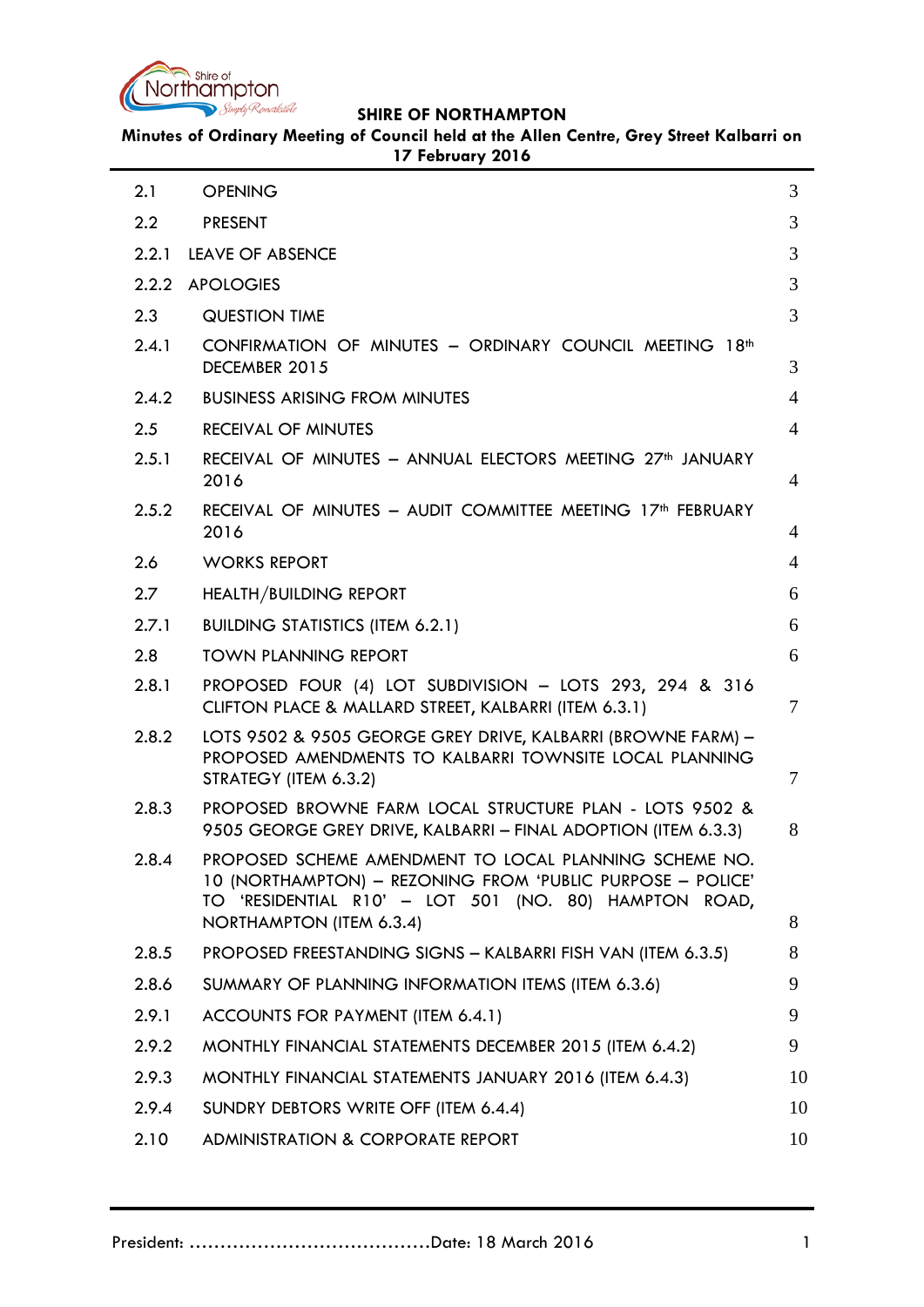

| Minutes of Ordinary Meeting of Council held at the Allen Centre, Grey Street Kalbarri on<br>17 February 2016 |                                                                                                                                                  |    |
|--------------------------------------------------------------------------------------------------------------|--------------------------------------------------------------------------------------------------------------------------------------------------|----|
| 2.10.1                                                                                                       | NEW EMPLOYMENT CONTRACT - CEO, PRINCIPAL PLANNER, MANAGER<br>OF WORKS AND TECHNICAL SERVICES AND PRINCIPAL EHO/BUILDING<br>SURVEYOR (ITEM 6.5.1) | 10 |
| 2.10.2                                                                                                       | <b>BUSINESS FIRE CONTAMINATION STATUS (ITEM 6.5.2)</b>                                                                                           | 12 |
| 2.10.3                                                                                                       | NORTH WEST COASTAL HIGHWAY LAND DEALINGS (ITEM 6.5.3)                                                                                            | 12 |
| 2.10.4                                                                                                       | CARTER AND FAIRLEY MEMORIAL (ITEM 6.5.4)                                                                                                         | 13 |
| 2.10.5                                                                                                       | PROPOSED VIEWING PLATFORM - PINK LAKE (ITEM 6.5.5)                                                                                               | 13 |
| 2.10.6                                                                                                       | TOYOTA COASTER BUS - EX KALBARRI PCYC (ITEM 6.5.6)                                                                                               | 13 |
| 2.10.7                                                                                                       | UNIT 1 - LOT 83 NORTHAMPTON LIGHT INDUSTRIAL AREA (ITEM 6.5.7)                                                                                   | 14 |
| 2.10.8                                                                                                       | KALBARRI SKATE PARK - SHELTER PROJECT (ITEM 6.5.8)                                                                                               | 14 |
| 2.10.9                                                                                                       | <b>MID</b><br>WEST DEVELOPMENT COMMISSION - BOARD<br>MEMBER<br>NOMINATION, CR M HOLT (ITEM 6.5.9)                                                | 14 |
|                                                                                                              | 2.10.10 KALBARRI FORESHORE PARKLAND REDEVELOPMENT (ITEM 6.5.10)                                                                                  | 14 |
|                                                                                                              | 2.10.11 PROPOSED FINGER JETTY - NORTHERN BOAT RAMP KALBARRI (ITEM<br>6.5.11)                                                                     | 15 |
|                                                                                                              | 2.10.12 FREE PUBLIC WIFI SERVICE - KALBARRI (ITEM 6.5.12)                                                                                        | 15 |
| 2.11                                                                                                         | SHIRE PRESIDENT'S REPORT                                                                                                                         | 15 |
| 2.13                                                                                                         | <b>COUNCILLORS' REPORTS</b>                                                                                                                      | 15 |
| 2.13.1                                                                                                       | <b>CR PIKE</b>                                                                                                                                   | 15 |
| 2.13.2                                                                                                       | <b>CR HOLT</b>                                                                                                                                   | 16 |
| 2.13.4                                                                                                       | <b>CR SUCKLING</b>                                                                                                                               | 16 |
| 2.13.5                                                                                                       | <b>CR CARSON</b>                                                                                                                                 | 16 |
|                                                                                                              | 2.13.6 CR STANICH                                                                                                                                | 16 |
| 2.14                                                                                                         | <b>INFORMATION BULLETIN</b>                                                                                                                      | 16 |
| 2.15                                                                                                         | <b>NEW ITEMS OF BUSINESS</b>                                                                                                                     | 16 |
| 2.15.1                                                                                                       | <b>CHANGE OF SPEED ZONE - GREY STREET KALBARRI</b>                                                                                               | 16 |
| 2.15.2                                                                                                       | SOCIAL MEDIA WORKSHOP                                                                                                                            | 17 |
| 2.15.3                                                                                                       | <b>KALBARRI STREET LIGHTING</b>                                                                                                                  | 17 |
| 2.16                                                                                                         | NEXT MEETING OF COUNCIL                                                                                                                          | 17 |
| 2.17                                                                                                         | <b>CLOSURE</b>                                                                                                                                   | 17 |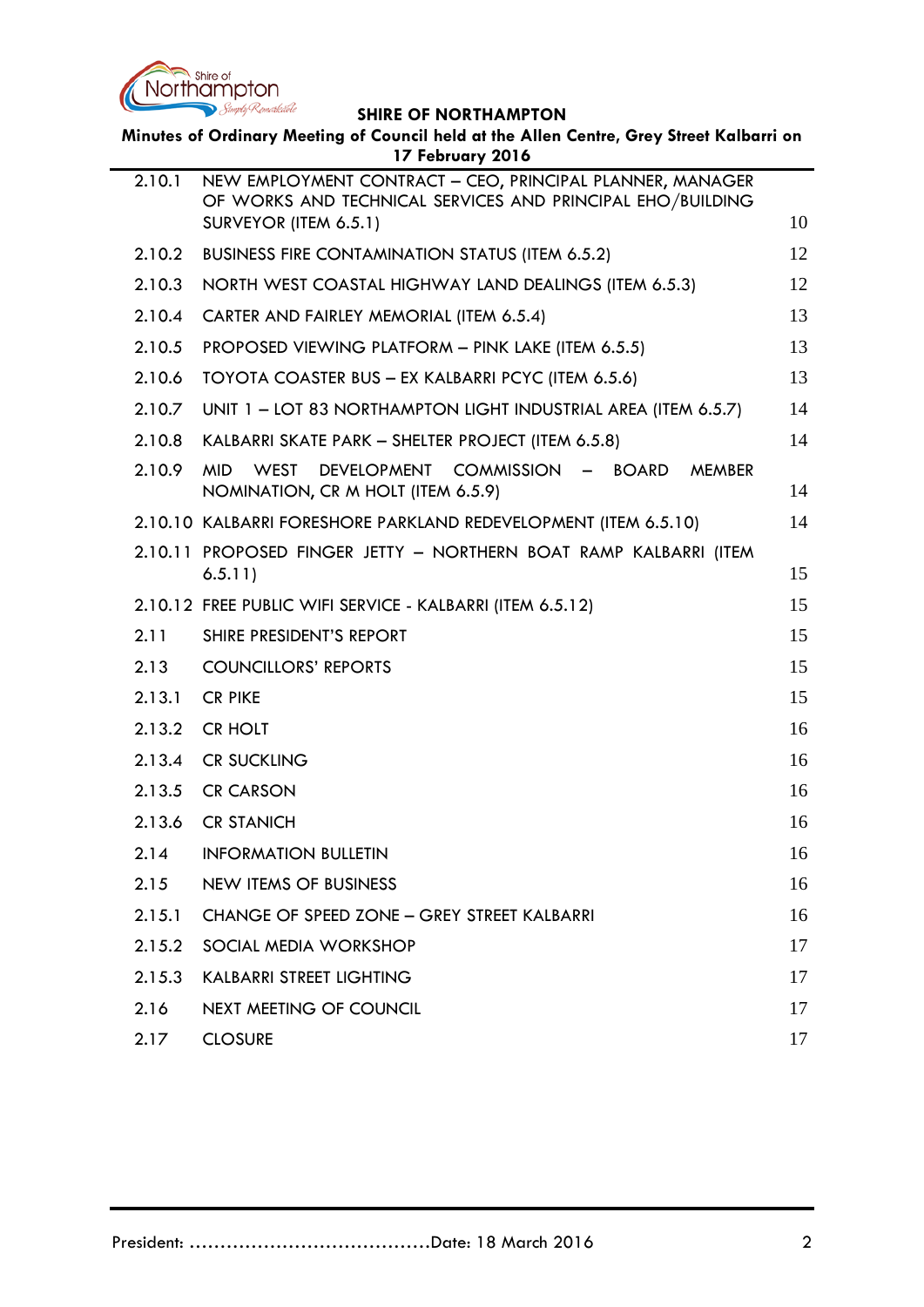

**Minutes of Ordinary Meeting of Council held at the Allen Centre, Grey Street Kalbarri on 17 February 2016**

#### <span id="page-2-0"></span>**2.1 OPENING**

The President thanked all Councillors and staff members present for their attendance and declared the meeting open at 9:30am.

#### <span id="page-2-1"></span>**2.2 PRESENT**

| Cr C Simkin               | President                            | Northampton Ward |
|---------------------------|--------------------------------------|------------------|
| Cr T Carson               |                                      | Northampton Ward |
| Cr D Stanich              |                                      | Northampton Ward |
| Cr R Suckling             |                                      | Northampton Ward |
| Cr M Holt                 |                                      | Kalbarri Ward    |
| Cr S Krakouer             |                                      | Kalbarri Ward    |
| Cr D Pike                 |                                      | Kalbarri Ward    |
| Mr Garry Keeffe           | <b>Chief Executive Officer</b>       |                  |
| <b>Mr Grant Middleton</b> | Deputy Chief Executive Officer       |                  |
| Mr Neil Broadhurst        | <b>Manager of Works</b>              |                  |
| <b>Mrs Debbie Carson</b>  | <b>Community Development Officer</b> |                  |

### <span id="page-2-2"></span>2.2.1 LEAVE OF ABSENCE

Nil

#### <span id="page-2-3"></span>2.2.2 APOLOGIES

Cr Scott and Cr Stock-Standen

## <span id="page-2-4"></span>**2.3 QUESTION TIME**

Nil

# <span id="page-2-5"></span>**2.4 CONFIRMATION OF MINUTES**

2.4.1 CONFIRMATION OF MINUTES - ORDINARY COUNCIL MEETING 18<sup>th</sup> DECEMBER 2015

Moved Cr KRAKOUER, seconded Cr SUCKLING

That the minutes of the Ordinary Meeting of Council held on the 18<sup>th</sup> December 2015 be confirmed as a true and correct record.

# CARRIED 7/0

Glenn Bangay entered the meeting at 9:33am, Hayley Williams entered the meeting at 9:34am.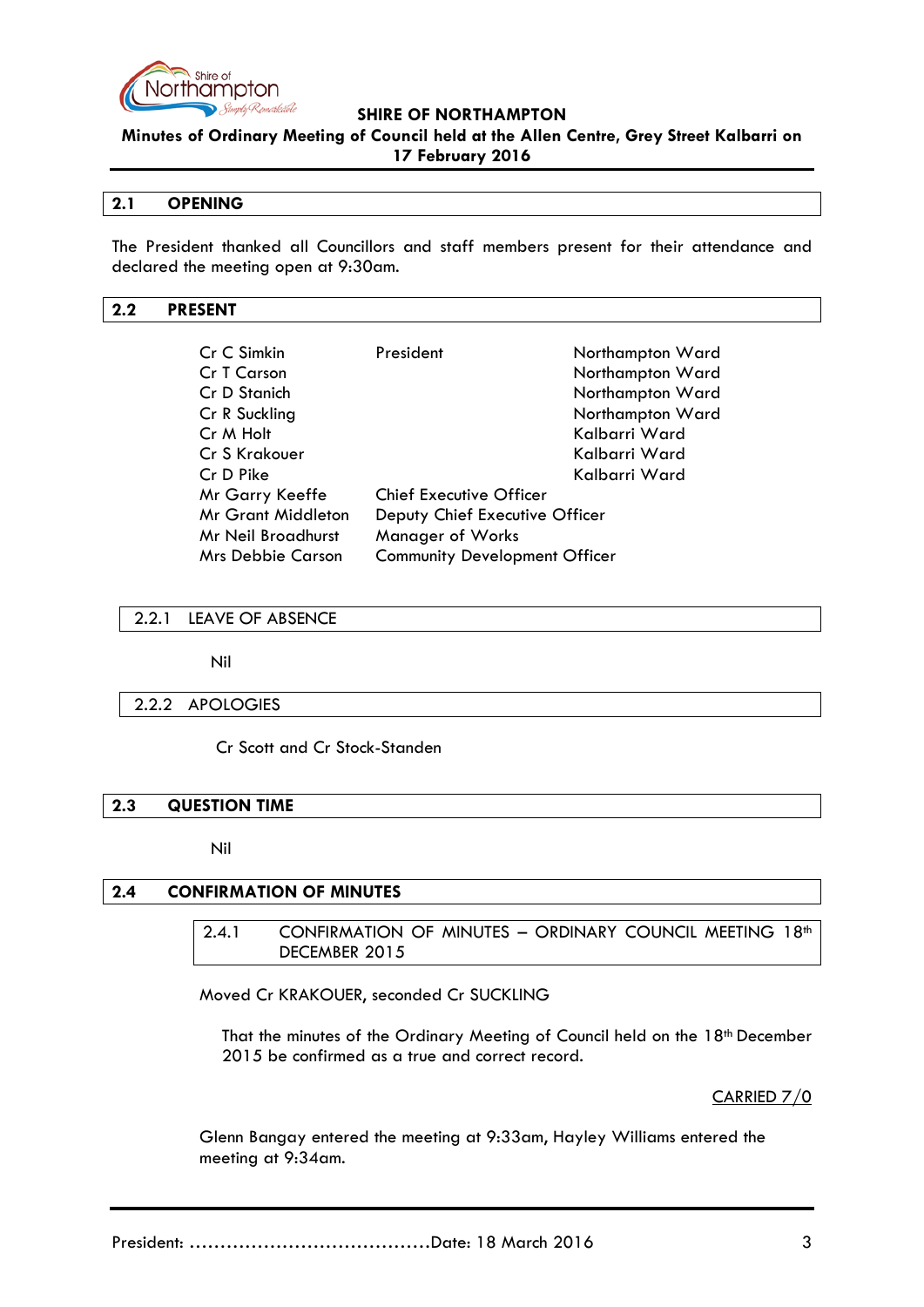

<span id="page-3-0"></span>**Minutes of Ordinary Meeting of Council held at the Allen Centre, Grey Street Kalbarri on 17 February 2016**

2.4.2 BUSINESS ARISING FROM MINUTES

Nil

### <span id="page-3-2"></span><span id="page-3-1"></span>**2.5 RECEIVAL OF MINUTES**

2.5.1 RECEIVAL OF MINUTES - ANNUAL ELECTORS MEETING 27<sup>th</sup> JANUARY 2016

Moved Cr PIKE, seconded Cr HOLT

That the minutes of the Annual Electors Meeting held on the 27<sup>th</sup> January 2016 be received.

CARRIED 7/0

Moved Cr PIKE, seconded Cr STANICH

That Council contact the relevant authorities for them to investigate a safe area within the Murchison River to allow water sport activities such as water skiing, ski biscuit riding etc to occur.

CARRIED 7/0

### <span id="page-3-3"></span>2.5.2 RECEIVAL OF MINUTES – AUDIT COMMITTEE MEETING 17th FEBRUARY 2016

Moved Cr STANICH, seconded Cr CARSON

That the minutes of the Audit Committee Meeting held on the  $17<sup>th</sup>$  February 2016 be received.

CARRIED 7/0

Moved Cr SUCKLING, seconded Cr STANICH

That the Compliance Audit Return for 2015 as presented be adopted and forwarded to the Department of Local Government and Communities.

CARRIED 7/0

### <span id="page-3-4"></span>**2.6 WORKS REPORT**

2.6.1 INFORMATION ITEMS – MAINTENANCE/CONSTRUCTION WORKS PROGRAM (ITEM 6.1.1)

Noted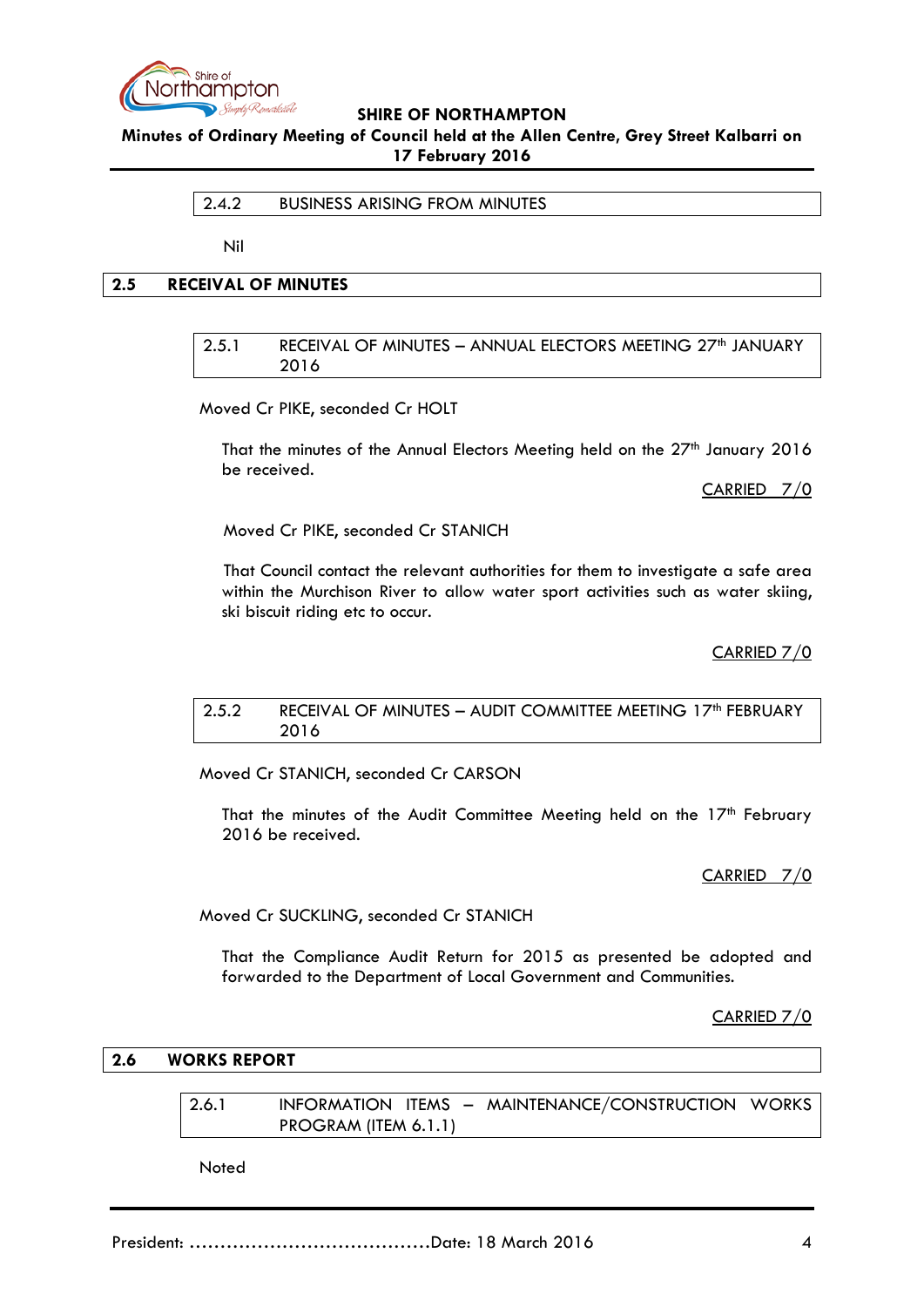

**Minutes of Ordinary Meeting of Council held at the Allen Centre, Grey Street Kalbarri on 17 February 2016**

2.6.2 REQUEST FOR QUOTE – SUPPLY OF FLEET VEHICLES FOUR (4) X UTILITIES (ITEM 6.1.2)

Moved Cr CARSON, seconded Cr STANICH

That Council:

- 1. Accepts the quote submitted by Geraldton Auto Wholesalers for the supply of one Isuzu Dmax SX - Space/Extra Cab 4WD Auto utility with trade vehicle (P192 – NR8487) to be released to Geraldton Auto Wholesalers. Total price to Council \$35,994.55 (exc GST).
- 2. Accepts the quote submitted by Geraldton Auto Wholesalers for the supply of one Isuzu Dmax SX Dual Cab 4WD utility with trade vehicle (P212 – NR8348) to be released to Geraldton Auto Wholesalers. Total price to Council \$28,913.64 (exc GST).
- 3. Accepts the quote submitted by Geraldton Auto Wholesalers for the supply of one Isuzu Dmax SX Single Cab 2WD utility. Total price to Council \$34,883.64 (exc GST), and that the proposed trade vehicle P198 – NR 82 be retained for Kalbarri waste site personnel.
- 4. Accepts the quote submitted by Geraldton Auto Wholesalers for the supply of one Isuzu Dmax SX Single Cab 4WD utility with trade vehicle (P205 – NR8069) to be released to Geraldton Auto Wholesalers as a cab/chassis only vehicle. Total price to Council \$26,580.91 (exc GST).

CARRIED 7/0

2.6.3 REQUEST FOR QUOTE – 4 WHEEL CREW CAB TRUCK 2015/2016. SUPPLY ONE (1) NEW 4 WHEEL CREW CAB TRUCK AND/OR SALE OF 4 WHEEL CREW CAB TRUCK AS A TRADE OR SALE ONLY BASIS (ITEM 6.1.3)

Moved Cr CARSON

That Council accept the tender submitted by Purcher International to supply a FUSO Canter 815 Crew Cab Truck at \$66,300 (exc GST) with three rear bucket seats at an additional cost of \$6,735, bringing the total cost to \$73,035. Trade vehicle (Shire plant number P174 – NR528) to be released to Purcher International at the trade price of \$10,500 (exc GST).

Total price to Council \$62,535 (exc. GST)

Motion withdrawn by Cr Carson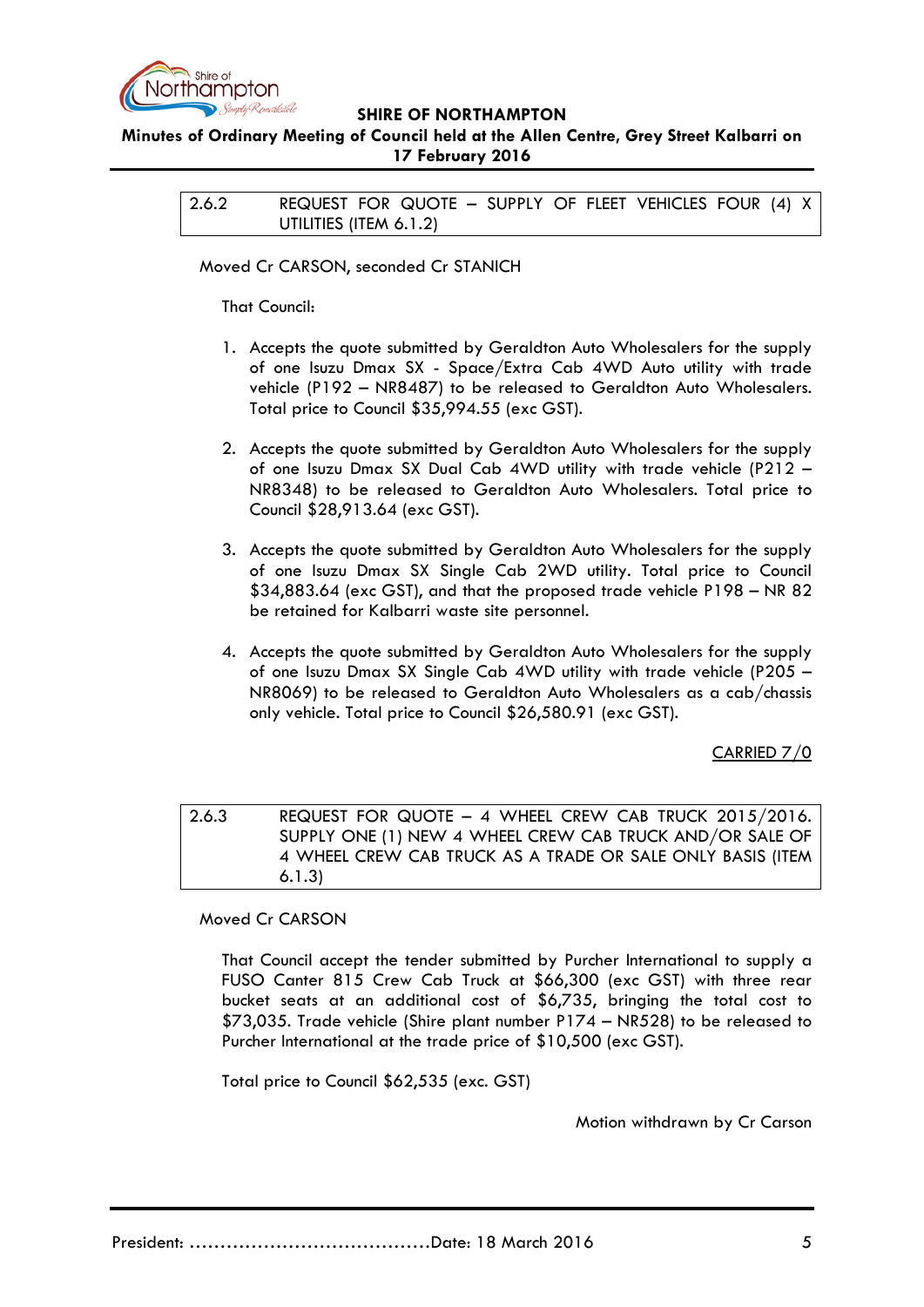

# **SHIRE OF NORTHAMPTON Minutes of Ordinary Meeting of Council held at the Allen Centre, Grey Street Kalbarri on 17 February 2016**

# Moved Cr STANICH, Seconded Cr HOLT

That Council accept the tender submitted by Purcher International to supply a FUSO Canter 815 Crew Cab Truck at \$66,300 (exc GST) with standard bench seat. Trade vehicle (Shire plant number P174 – NR528) to be released to Purcher International at the trade price of \$10,500 (exc GST).

Total price to Council \$55,800 (exc. GST)

CARRIED 6/1

# 2.6.4 MUNICIPAL ROADWORKS BUDGET – 2015/2016 BUDGET KALBARRI – CENTRAL FORESHORE CAR PARK AREA MODIFICATION TO WORKS LOCATION (ITEM 6.1.4)

Moved Cr PIKE, seconded Cr HOLT

That Council transfer the 2015/16 budget allocation for the resealing of parking areas at the Sally's Tree and central boat ramp area to the re-sealing of Chinaman's Lane due to construction works at the Volunteer Marine Rescue (VMR) Building occurring that could cause damage to the car park seal and therefore best to defer these works until the works at the VMR are complete.

# CARRIED 7/0 BY AN ABSOLUTE MAJORITY

Neil Broadhurst departed the meeting at 10.05am.

#### <span id="page-5-1"></span><span id="page-5-0"></span>**2.7 HEALTH/BUILDING REPORT**

2.7.1 BUILDING STATISTICS (ITEM 6.2.1)

Noted

Glenn Bangay departed the meeting at 10:07am.

#### <span id="page-5-2"></span>**2.8 TOWN PLANNING REPORT**

Cr Krakouer departed the meeting 10:09am, re-entering the meeting at 10:10am.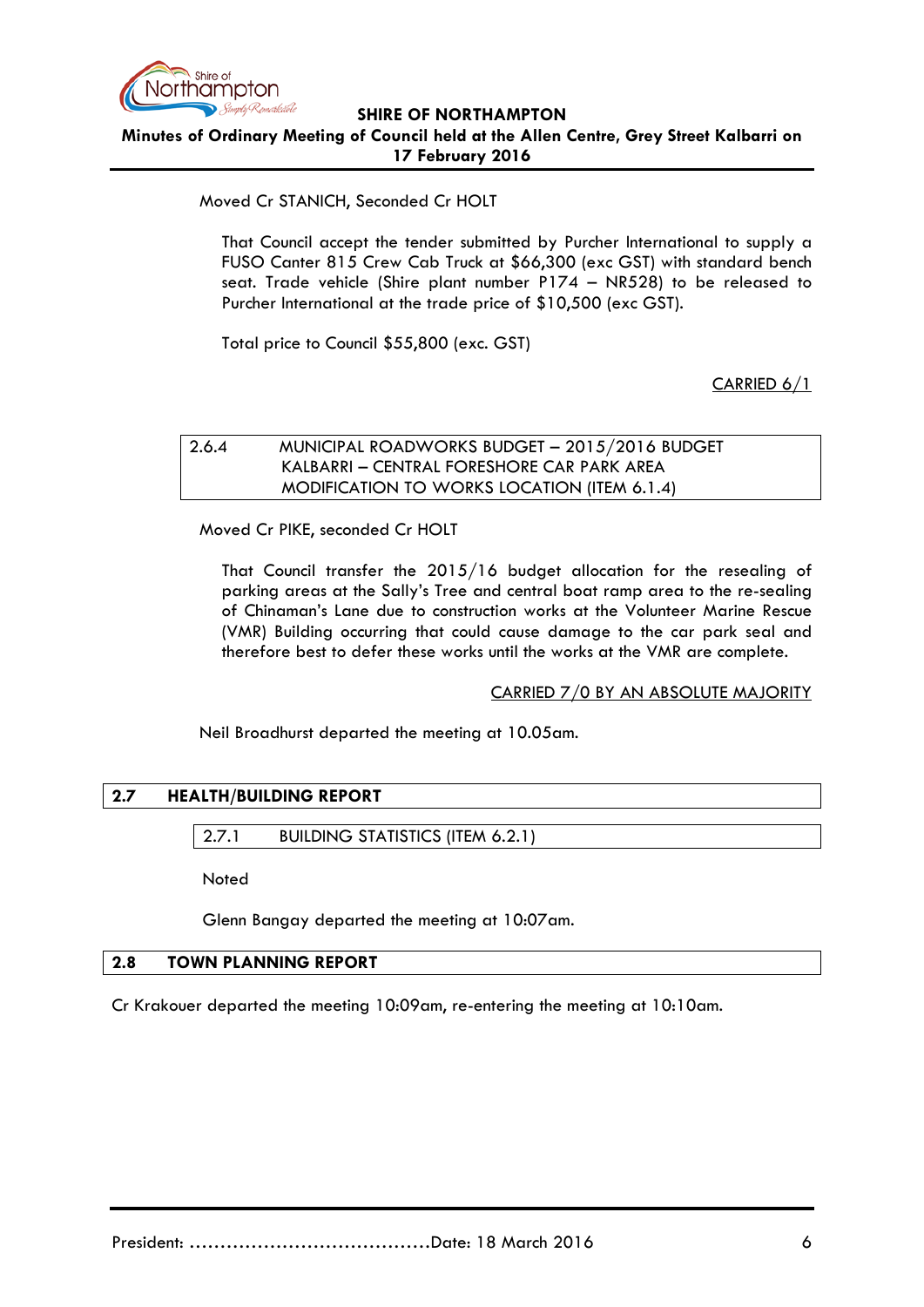

# <span id="page-6-0"></span>**Minutes of Ordinary Meeting of Council held at the Allen Centre, Grey Street Kalbarri on 17 February 2016**

2.8.1 PROPOSED FOUR (4) LOT SUBDIVISION – LOTS 293, 294 & 316 CLIFTON PLACE & MALLARD STREET, KALBARRI (ITEM 6.3.1)

Moved Cr SUCKLING, seconded Cr HOLT

That Council grants delegation to the Chief Executive Officer to accept a \$10,000.00 bond and statutory declaration with the following conditions for the clearing of the condition of subdivision approval that relates to the removal of outbuildings from proposed Lot 3 – WAPC Ref: 152777:

- 1. Acknowledge that the bond will be forfeited if development of a single house has not substantially commenced on proposed Lot 3 within 5 years from the date of subdivision approval being  $12<sup>th</sup>$  February, 2021;
- 2. Acknowledge that the outbuilding contained on proposed Lot 3 is only to be used for general and vehicle storage purposes and minor maintenance upon vehicles housed therein to the approval of the Local Government and shall NOT be used for habitation, commercial or industrial purposes;
- 3. Acknowledge that the bond will only be refunded (if not forfeited) when the single house has substantially commenced construction within 6 months from the date of a Building Permit issued by the Shire of Northampton.

# CARRIED 7/0

<span id="page-6-1"></span>2.8.2 LOTS 9502 & 9505 GEORGE GREY DRIVE, KALBARRI (BROWNE FARM) – PROPOSED AMENDMENTS TO KALBARRI TOWNSITE LOCAL PLANNING STRATEGY (ITEM 6.3.2)

Moved Cr STANICH, seconded Cr HOLT

That Council:

- 1. Resolve to adopt the amendments to the Kalbarri Townsite Local Planning Strategy subject to the recommended modifications included within the Schedule of Submissions Table (Appendix 2) attached to the Town Planning Report 17 February 2016; and
- 2. Refer the proposed amendments to the Kalbarri Townsite Local Planning Strategy to the Western Australian Planning Commission and the Minister for Planning for final endorsement.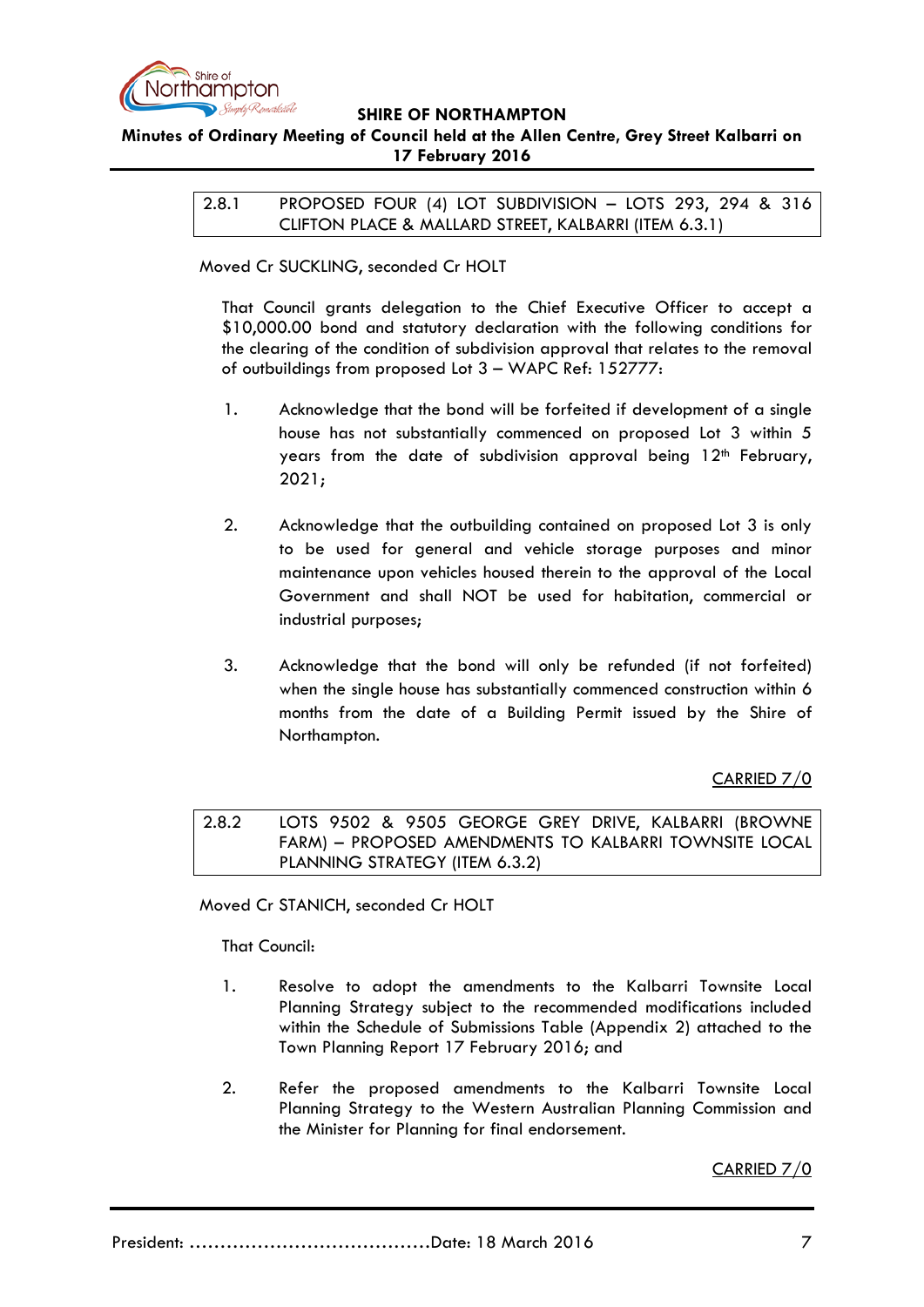

# <span id="page-7-0"></span>**Minutes of Ordinary Meeting of Council held at the Allen Centre, Grey Street Kalbarri on 17 February 2016**

| 2.8.3 | PROPOSED BROWNE FARM LOCAL STRUCTURE PLAN - LOTS 9502 & |
|-------|---------------------------------------------------------|
|       | 9505 GEORGE GREY DRIVE, KALBARRI - FINAL ADOPTION (ITEM |
|       | (6.3.3)                                                 |

Moved Cr CARSON, seconded Cr SUCKLING

That Council dismisses the objections received and adopt the Browne Farm Local Structure Plan, subject to the modifications as listed in the Schedule of Submissions (Appendix 2) and write to the Western Australian Planning Commission seeking its final approval.

### CARRIED 7/0

<span id="page-7-1"></span>2.8.4 PROPOSED SCHEME AMENDMENT TO LOCAL PLANNING SCHEME NO. 10 (NORTHAMPTON) – REZONING FROM 'PUBLIC PURPOSE – POLICE' TO 'RESIDENTIAL R10' – LOT 501 (NO. 80) HAMPTON ROAD, NORTHAMPTON (ITEM 6.3.4)

Moved Cr CARSON, seconded Cr STANICH

That Council pursuant to Part 5 of the *Planning and Development Act 2005* amend Shire of Northampton Local Planning Scheme No.10 subject to the preparation and lodgment of appropriate scheme amendment documentation to:

- 1. Rezone Lot 501 (No. 80) Hampton Road, Northampton from 'Public Purpose-Police' to 'Residential R10'; and
- 2. Amend the Scheme Maps accordingly.

CARRIED 7/0

<span id="page-7-2"></span>2.8.5 PROPOSED FREESTANDING SIGNS – KALBARRI FISH VAN (ITEM 6.3.5)

Moved Cr HOLT, seconded Cr STANICH

That Council refuse to grant development approval to three (3) freestanding signs on Reserve 25307 and within the Grey Street road reserve Kalbarri due to the following reasons:

- 1) The location of freestanding signs located on Reserve 25307 is not considered to comply with the purpose and intent of the reserve for recreation and parklands.
- 2) The location of freestanding signs located on Reserve 25307 at the intersection of Clotworthy/Grey Streets and Porter/Grey Streets is considered to be remote and will detrimentally affect the amenity of the locale.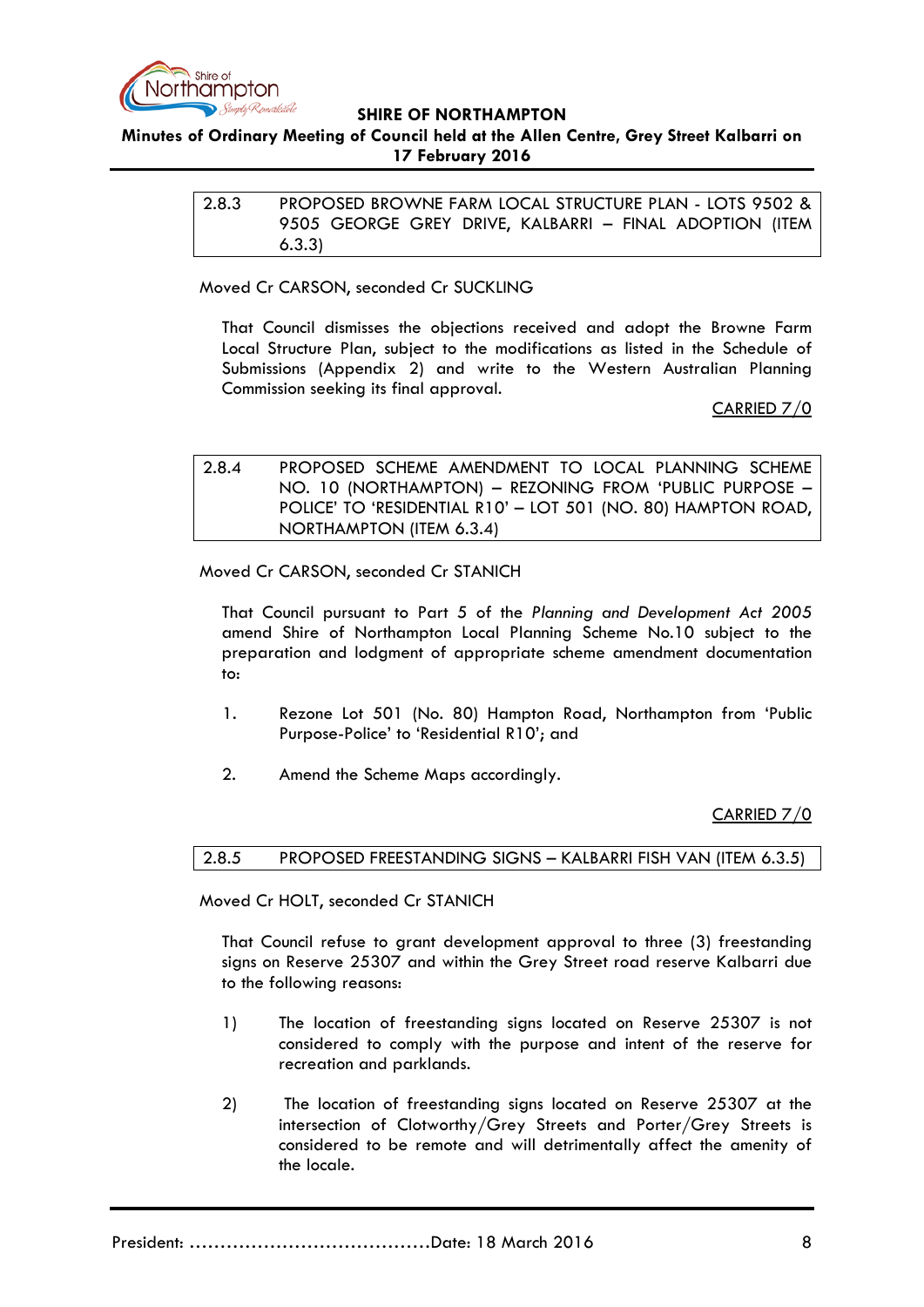

# **Minutes of Ordinary Meeting of Council held at the Allen Centre, Grey Street Kalbarri on 17 February 2016**

3) The location of the freestanding sign within the Grey Street road reserve is not considered to comply with the objective of the Shire of Northampton Local Planning Policy – Signage as signs as it does not safeguard the visual amenity or meet the safety and amenity needs of all thoroughfare users.

### Advice Note

*1. If an applicant or owner is aggrieved by this determination there is a right of review by the State Administrative Tribunal in accordance with the Planning and Development Act 2005 Part 14. An application must be made within 28 days of determination.*

CARRIED 7/0

### <span id="page-8-0"></span>2.8.6 SUMMARY OF PLANNING INFORMATION ITEMS (ITEM 6.3.6)

Noted

#### **2.9 FINANCE REPORT**

Garry Keeffe departed the meeting at 10:37am, Cr Holt departed the meeting at 10:37am,

Garry Keeffe returned to the meeting at 10:38am, Cr Holt returned to the meeting at 10:39am.

#### <span id="page-8-1"></span>2.9.1 ACCOUNTS FOR PAYMENT (ITEM 6.4.1)

#### Moved Cr CARSON, seconded Cr SUCKLING

That Municipal Fund Cheques 20828 to 20872 inclusive totalling \$144,606.47, Municipal EFT payments numbered EFT14537 to EFT14734 inclusive totalling \$840,708.12, direct Debit payments numbered GJ0507 to GJ0711 totalling \$4,837.51, Trust Fund Cheques 2103 to 2113, totalling \$1,824.10 be passed for payment and the items therein be declared authorised expenditure.

#### CARRIED BY AN ABSOLUTE MAJORITY 7/0

# <span id="page-8-2"></span>2.9.2 MONTHLY FINANCIAL STATEMENTS DECEMBER 2015 (ITEM 6.4.2)

Moved Cr HOLT, seconded Cr CARSON

That Council adopts the Monthly Financial Report for the period ending 31 December 2015, with an amendment on page 30 replacing the wording Ogilvie East with the wording Binnu West.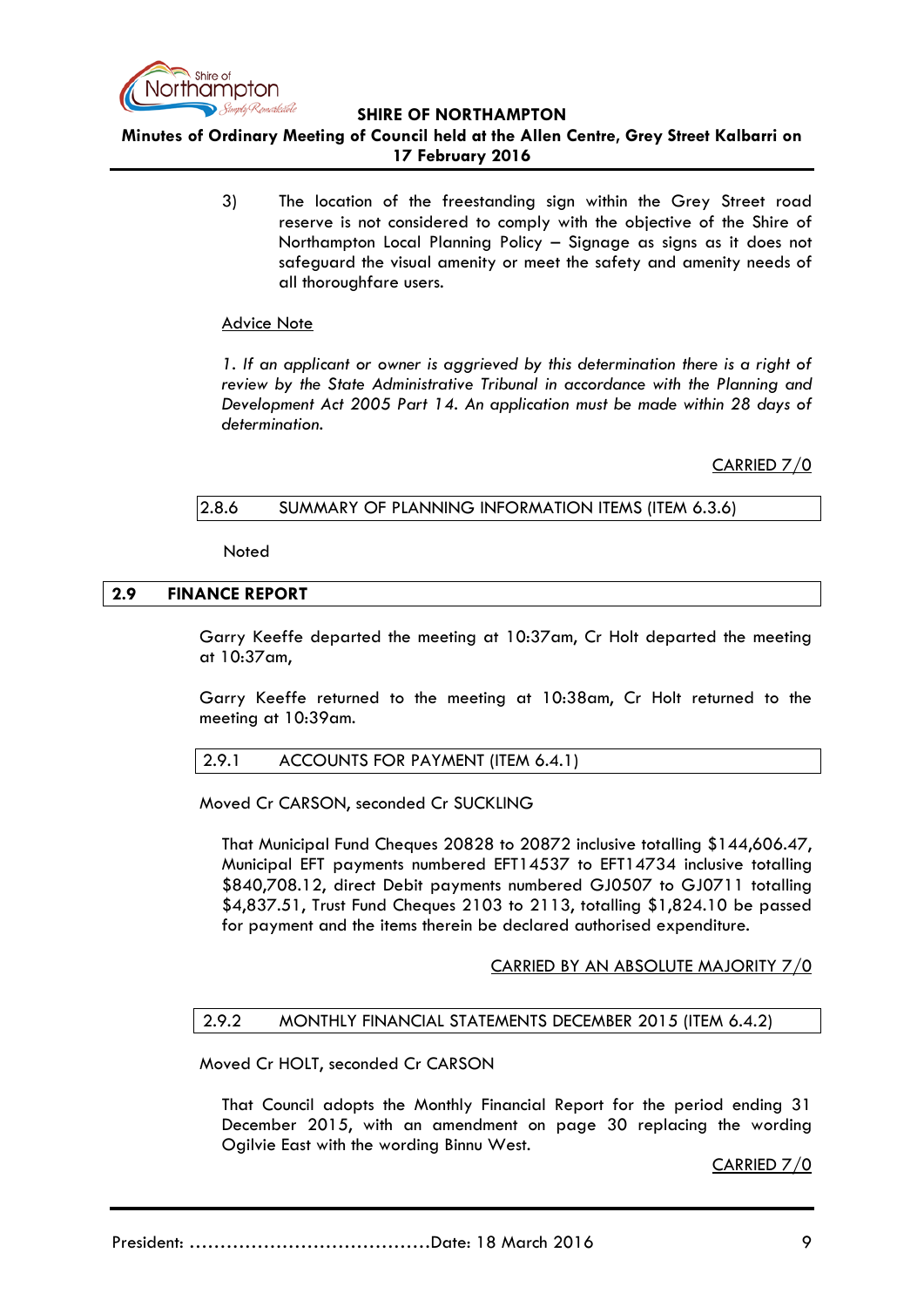

## <span id="page-9-0"></span>**Minutes of Ordinary Meeting of Council held at the Allen Centre, Grey Street Kalbarri on 17 February 2016**

2.9.3 MONTHLY FINANCIAL STATEMENTS JANUARY 2016 (ITEM 6.4.3)

Moved Cr CARSON, seconded Cr KRAKOUER

That Council adopts the Monthly Financial Report for the period ending 31 January 2016.

CARRIED 7/0

#### <span id="page-9-1"></span>2.9.4 SUNDRY DEBTORS WRITE OFF (ITEM 6.4.4)

Moved Cr PIKE, seconded Cr SUCKLING

That Council write off the following outstanding accounts totalling \$6,585.40 in accordance with Section 6.12 of the Local Government Act as the revenue is considered un-recoverable.

| DBLA04 | Emma Blackburn | \$18.40    |
|--------|----------------|------------|
| DMAV06 | KM & GL Maver  | \$6,258.50 |
| DNOR37 | Northampton BP | \$38.50    |

# CARRIED BY AN ABSOLUTE MAJORITY 7/0

#### ADJOURNMENT

Council adjourned at 10:55am.

Meeting reconvened at 11:10am with the following in attendance:

Cr Simkin, Cr Carson, Cr Stanich, Cr Suckling, Cr Holt, Cr Krakouer, Cr Pike, Garry Keeffe, Grant Middleton, Hayley Williams and Debbie Carson.

# <span id="page-9-3"></span><span id="page-9-2"></span>**2.10 ADMINISTRATION & CORPORATE REPORT**

2.10.1 NEW EMPLOYMENT CONTRACT – CEO, PRINCIPAL PLANNER, MANAGER OF WORKS AND TECHNICAL SERVICES AND PRINCIPAL EHO/BUILDING SURVEYOR (ITEM 6.5.1)

Moved Cr HOLT, seconded Cr PIKE

That Council discuss this item "i*n-camera" at 11.03am*

CARRIED 7/0

Garry Keeffe, Grant Middleton, Hayley Williams and Debbie Carson departed the meeting at 11:03am.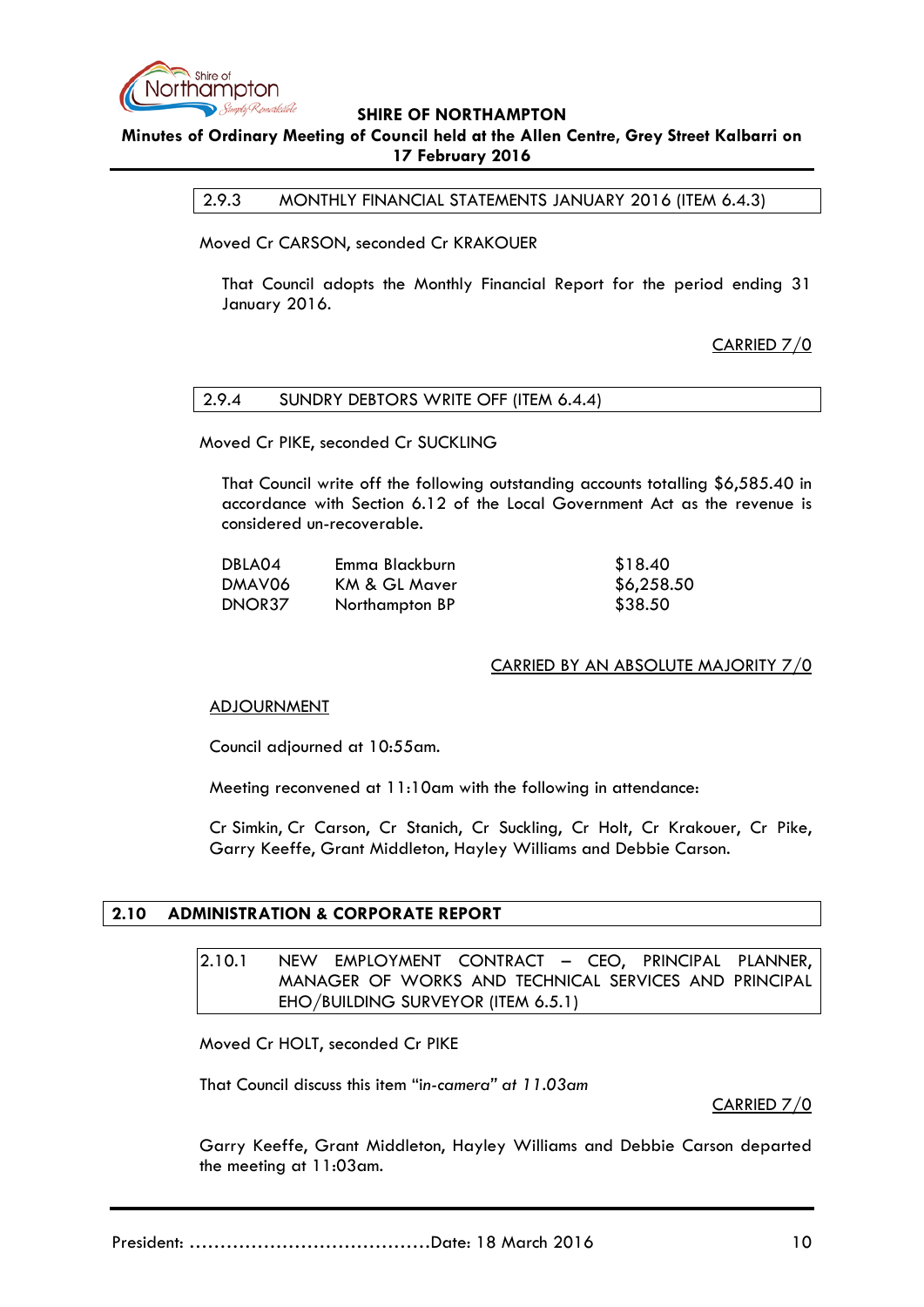

# **Minutes of Ordinary Meeting of Council held at the Allen Centre, Grey Street Kalbarri on 17 February 2016**

Garry Keeffe returned to the meeting at 11:45am.

Grant Middleton, Hayley Williams and Debbie Carson returned to the meeting at 12:05pm.

Moved Cr HOLT, seconded Cr SUCKLING

That Council continue the meeting "out *of camera" at 12.05pm*

CARRIED 7/0

Moved Cr CARSON, seconded Cr HOLT

That Council:

- 1. Renew the contract of employment for Garry Keeffe, Chief Executive Officer for a further term of five years commencing from 1 July 2016 with the following amendments to be made to the contract:
	- (i) That the annual salary increase be at CPI of the Perth March quarter or 2.5% whichever is the greater;
	- (ii) That the officer be granted use of the Shire fuel card for his personal vehicle for extended travel when he uses this personal vehicle in preference to the shire provided vehicle; and
	- (iii) That in recognition of his twenty years service with the Council that the officer be provided the use of the Shire fuel card for his extended long service leave travel to the eastern states of Australia later in 2016.
- 2. Renew the contract of employment for Hayley Williams, Principal Planner, for a further term of five years commencing from 1 July 2016 with the following amendments to be made to the contract;
	- (i) That the annual salary increase be at CPI of the Perth March quarter or 2.5% whichever is the greater; and
	- (ii) Two months paid maternity leave to apply.
- 3. Renew the contract of employment for Neil Broadhurst, Manager of Works and Technical Services, for a further term of five years commencing from 1 July 2016 with the following amendments to be made to the contract;
	- (i) That the annual increase be at CPI of the Perth March quarter or 2.5% whichever is the greater; and

That Council not accept the request of the officer for Council to contribute to a solar powered system for his personal residence.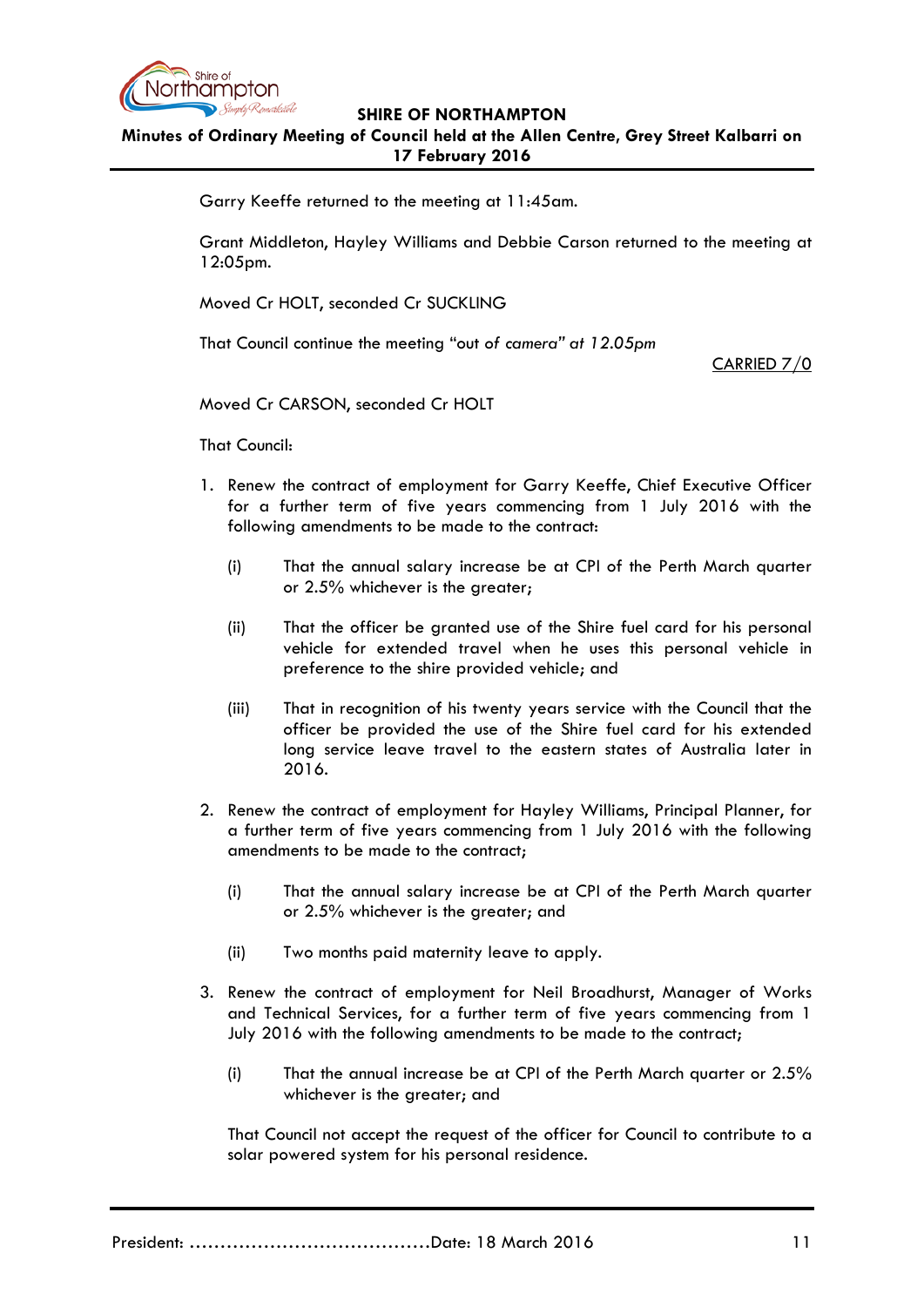

**Minutes of Ordinary Meeting of Council held at the Allen Centre, Grey Street Kalbarri on 17 February 2016**

- 4. Renew the contract of employment for Glenn Bangay, Principal Environmental Health Officer/Building Surveyor, for a further term of three years commencing from 1 July 2016 with the following amendments to be made to the contract;
	- (i) That the annual salary increase be at CPI of the Perth March quarter or 2.5% whichever is the greater; and

CARRIED 7/0

### LUNCH ADJOURNMENT

Council adjourned at 12:13pm.

Meeting reconvened at 12:32pm with the following in attendance:

Cr Simkin, Cr Carson, Cr Stanich, Cr Suckling, Cr Holt, Cr Krakouer, Cr Pike, Garry Keeffe, Grant Middleton and Debbie Carson.

#### <span id="page-11-0"></span>2.10.2 BUSINESS FIRE CONTAMINATION STATUS (ITEM 6.5.2)

Moved Cr STANICH, seconded Cr SUCKLING

That Council;

- 1. Approve of the use of the balance of Land Development Reserve Funds allocated for the contamination cleanup of the Northampton Lions Park and the Caravan Park drainage line and construction of the containment cell to assist with the rehabilitation of the Northampton Lions Park lawn, concreting floor for the shelter, access pathway and concrete kerb barrier.
- 2. Council approve up to half of the area to be reinstated as instant lawn and the remaining area to be runners.

CARRIED 7/0

# <span id="page-11-1"></span>2.10.3 NORTH WEST COASTAL HIGHWAY LAND DEALINGS (ITEM 6.5.3)

Cr Simkin declared a financial interest in item 6.5.3 as he has a financial interest in a parcel of land relating to this item and may incur a gain or loss from the decision of Council, and left the meeting at 12:42pm.

Cr Stanich nominated Cr Carson as acting Chair in the absence of the President. Cr Carson took the chair.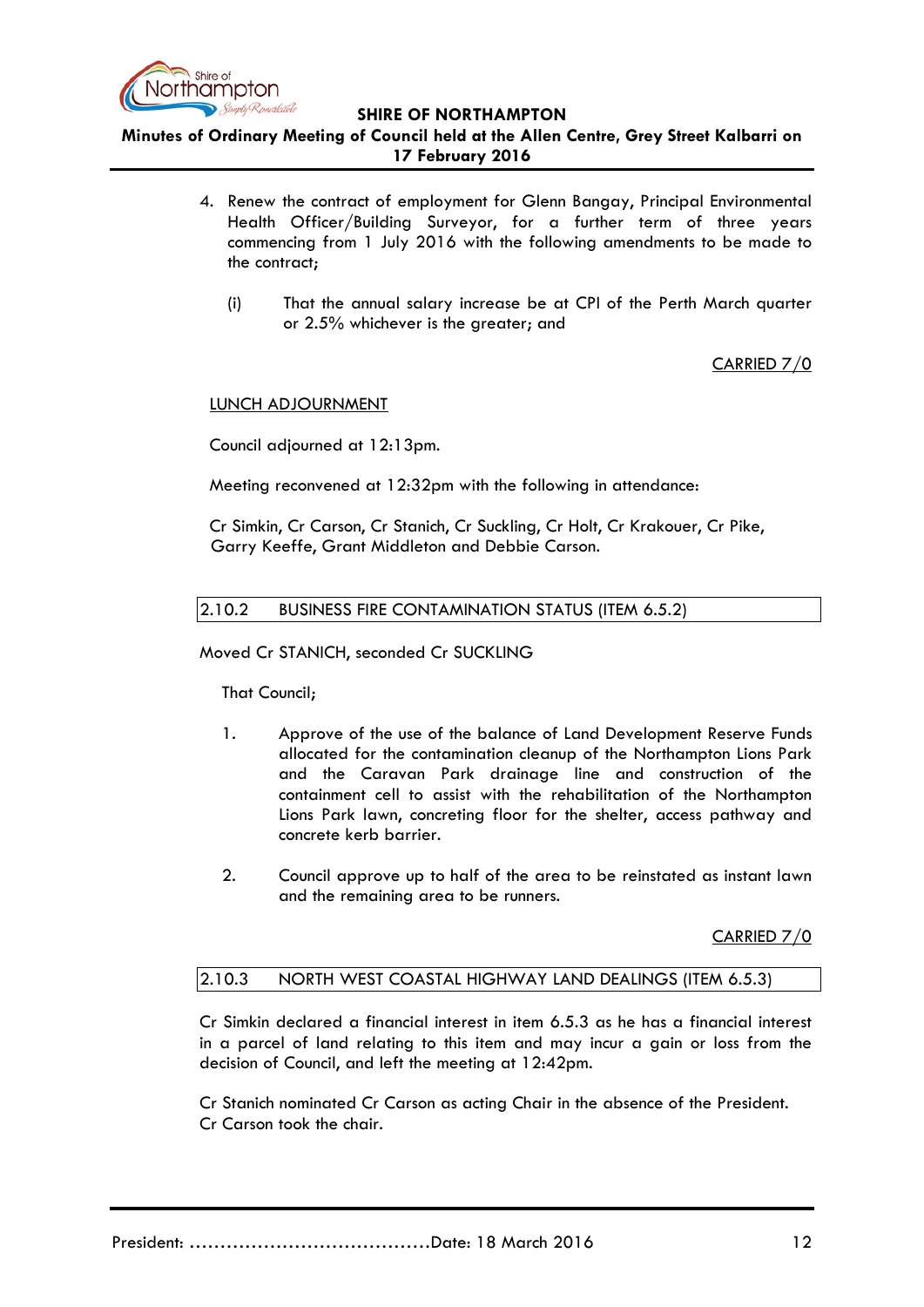

# **SHIRE OF NORTHAMPTON Minutes of Ordinary Meeting of Council held at the Allen Centre, Grey Street Kalbarri on 17 February 2016**

# Moved Cr STANICH, seconded Cr SUCKLING

That Council endorse the dedication of the land the subject of Main Roads Land Dealing Plans (1460-124 to 1460–126, 1560-007-1, 1560-008 to 1560-010, 1560-011-1, 1560-12, 1560-013, 1560-014-1, 1560-015 to 1560-018) and Deposited Plans (406325 and 406326) as a road pursuant to section 56 of the *Land Administration Act 1997.*

CARRIED 7/0

Cr Simkin returned to the meeting at 12:44pm and resumed the Chair.

# <span id="page-12-0"></span>2.10.4 CARTER AND FAIRLEY MEMORIAL (ITEM 6.5.4)

Moved Cr PIKE, seconded Cr CARSON

That the Carter and Fairley families be provided in principle support for the construction of a memorial as per the submitted draft plans and formal approval will only be provided following the consideration of formal building plans and specifications of which are to take into consideration the ongoing maintenance concerns with corrosion and that it be stipulated that the decking must be of a composite material (ie the recycled plastic planking) and not wood. It also be recommended to the family's that the whole structure be constructed of composite materials in preference to wood.

CARRIED 7/0

# <span id="page-12-1"></span>2.10.5 PROPOSED VIEWING PLATFORM – PINK LAKE (ITEM 6.5.5)

Moved Cr SIMKIN, seconded Cr HOLT

That Council support and pursue the provision of a proposed viewing platform in the area identified by Main Roads, and that the CEO corresponds to BASF requesting them to assist with funding for the platform and Staff investigates other funding opportunities for the project.

CARRIED 7/0

#### <span id="page-12-2"></span>2.10.6 TOYOTA COASTER BUS – EX KALBARRI PCYC (ITEM 6.5.6)

Moved Cr STANICH, seconded Cr KRAKOUER

That Council sell the Toyota Coaster bus and the proceeds received be provided to the Kalbarri Community Camp and Hall Committee to assist with their operations.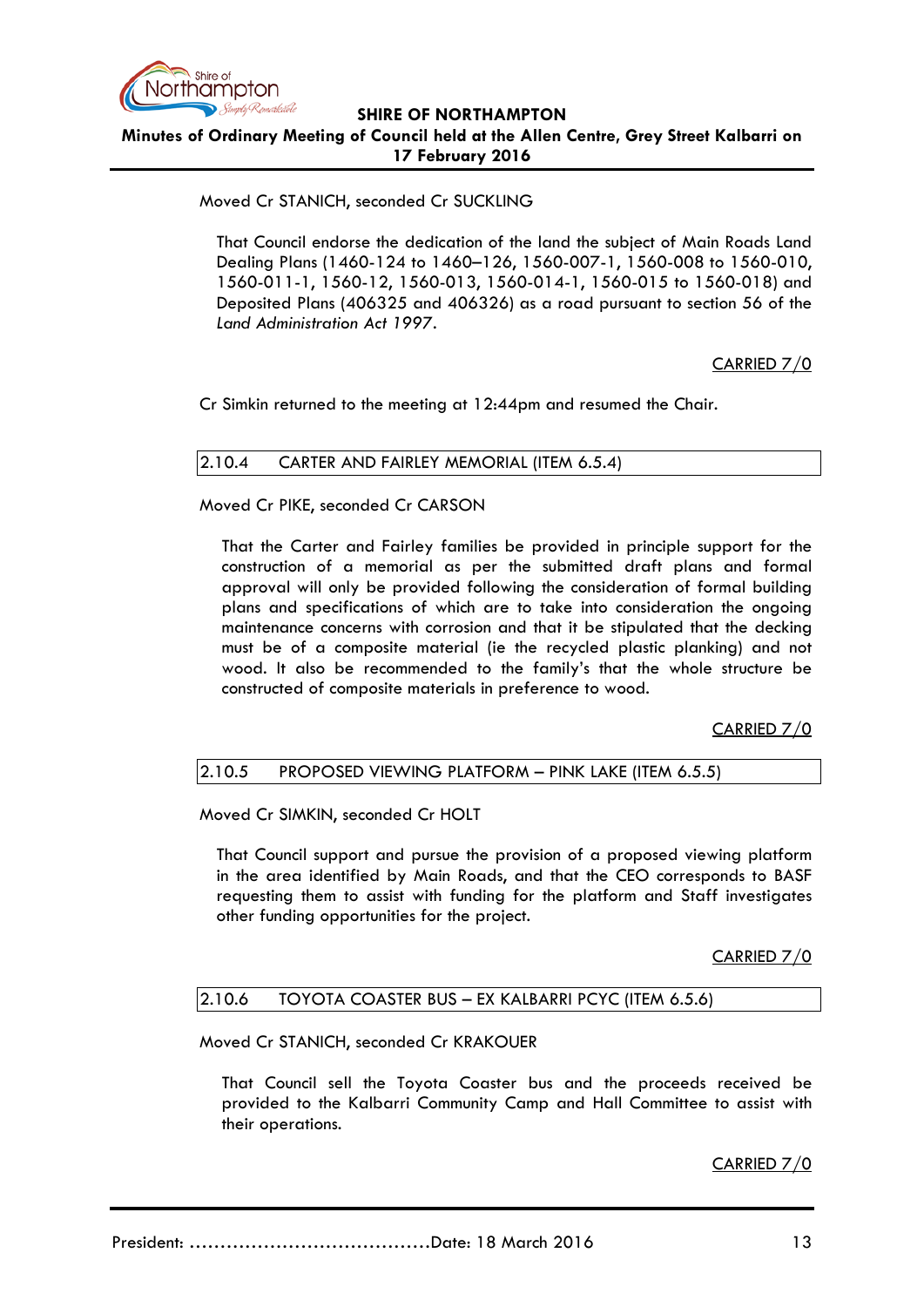

<span id="page-13-0"></span>**Minutes of Ordinary Meeting of Council held at the Allen Centre, Grey Street Kalbarri on 17 February 2016**

> 2.10.7 UNIT 1 – LOT 83 NORTHAMPTON LIGHT INDUSTRIAL AREA (ITEM 6.5.7)

Noted

### <span id="page-13-1"></span>2.10.8 KALBARRI SKATE PARK – SHELTER PROJECT (ITEM 6.5.8)

### Moved Cr SUCKLING, seconded Cr STANICH

That Council refund the Kalbarri Community Camp and Hall Committee \$2,809.72 being the balance of their contribution not used in 2014/15 redevelopment works at the Kalbarri Skate Park.

CARRIED 7/0

<span id="page-13-2"></span>

| 2.10.9 |  | MID WEST DEVELOPMENT COMMISSION - BOARD MEMBER |  |  |
|--------|--|------------------------------------------------|--|--|
|        |  | NOMINATION, CR M HOLT (ITEM 6.5.9)             |  |  |

Moved Cr PIKE, seconded Cr KRAKOUER

That Council endorse the nomination of Cr Holt to the Mid West Development Commission Board of Management.

CARRIED 7/0

#### <span id="page-13-3"></span>2.10.10 KALBARRI FORESHORE PARKLAND REDEVELOPMENT (ITEM 6.5.10)

Moved Cr HOLT, seconded Cr SUCKLING

That Council approves a National Stronger Regions Fund to be submitted for the entire Kalbarri Foreshore Parkland Redevelopment and that Council provide required funding contributions in the 2016/17, 2017/18 and 2018/19 Budgets for this project, as per the Kalbarri Foreshore Parkland Costings (Appendix 1) of the Administration & Corporate Report 17 February 2016.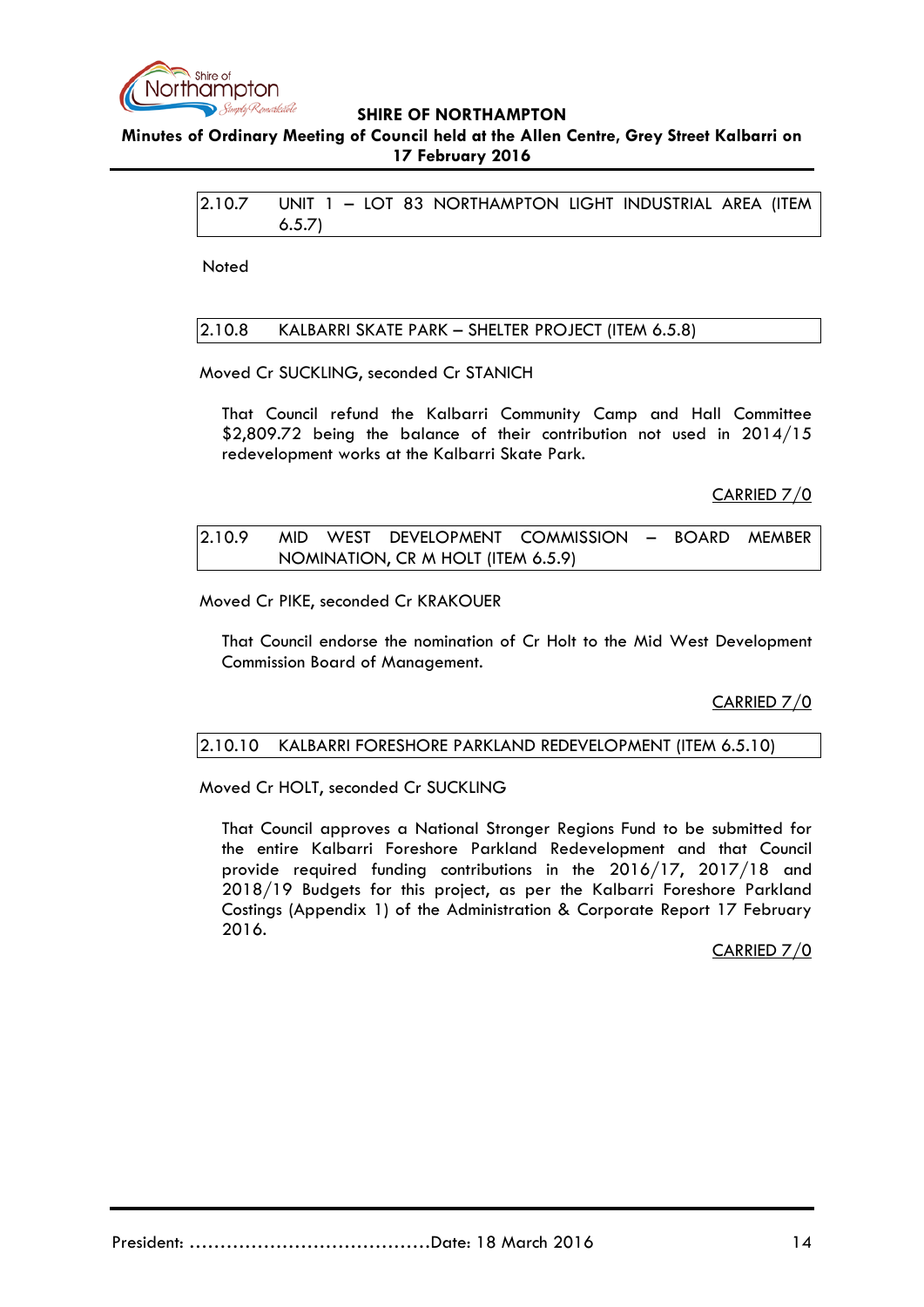

## <span id="page-14-0"></span>**Minutes of Ordinary Meeting of Council held at the Allen Centre, Grey Street Kalbarri on 17 February 2016**

2.10.11 PROPOSED FINGER JETTY – NORTHERN BOAT RAMP KALBARRI (ITEM 6.5.11)

Moved Cr STANICH, seconded Cr SUCKLING

That Council:

- 1. Approve of and support the endeavours of the Kalbarri Offshore Angling Club for the construction of a finger jetty at the northern boat ramp Kalbarri and that a in-kind provision of \$2,000 to assist with this project be listed within the 2016/17 Budget.
- 2. Auspice the grant on behalf of the Kalbarri Offshore Angling Club and carry the cost burden during the construction phase of the jetty.

CARRIED 7/0

### <span id="page-14-1"></span>2.10.12 FREE PUBLIC WIFI SERVICE - KALBARRI (ITEM 6.5.12)

Moved Cr STANICH, seconded Cr CARSON

That Council defer the decision until the March meeting with total costs to be submitted, including running costs associated with data use to be provided.

CARRIED 7/0

# <span id="page-14-2"></span>**2.11 SHIRE PRESIDENT'S REPORT**

Since the last Council meeting Cr Simkin reported on his attendance at the following:

- 15/2/16 MWDC and Western Power meeting regarding power issues in Kalbarri
- 17/2/16 Audit Committee meeting

# <span id="page-14-4"></span><span id="page-14-3"></span>**2.13 COUNCILLORS' REPORTS**

2.13.1 CR PIKE

Since the last Council meeting Cr Pike reported on his attendance at:

| 12/1/16 | Kalbarri Visitor Centre meeting |
|---------|---------------------------------|
| 11/2/16 | Kalbarri Visitor Centre meeting |

15/2/16 MWDC and Western Power meeting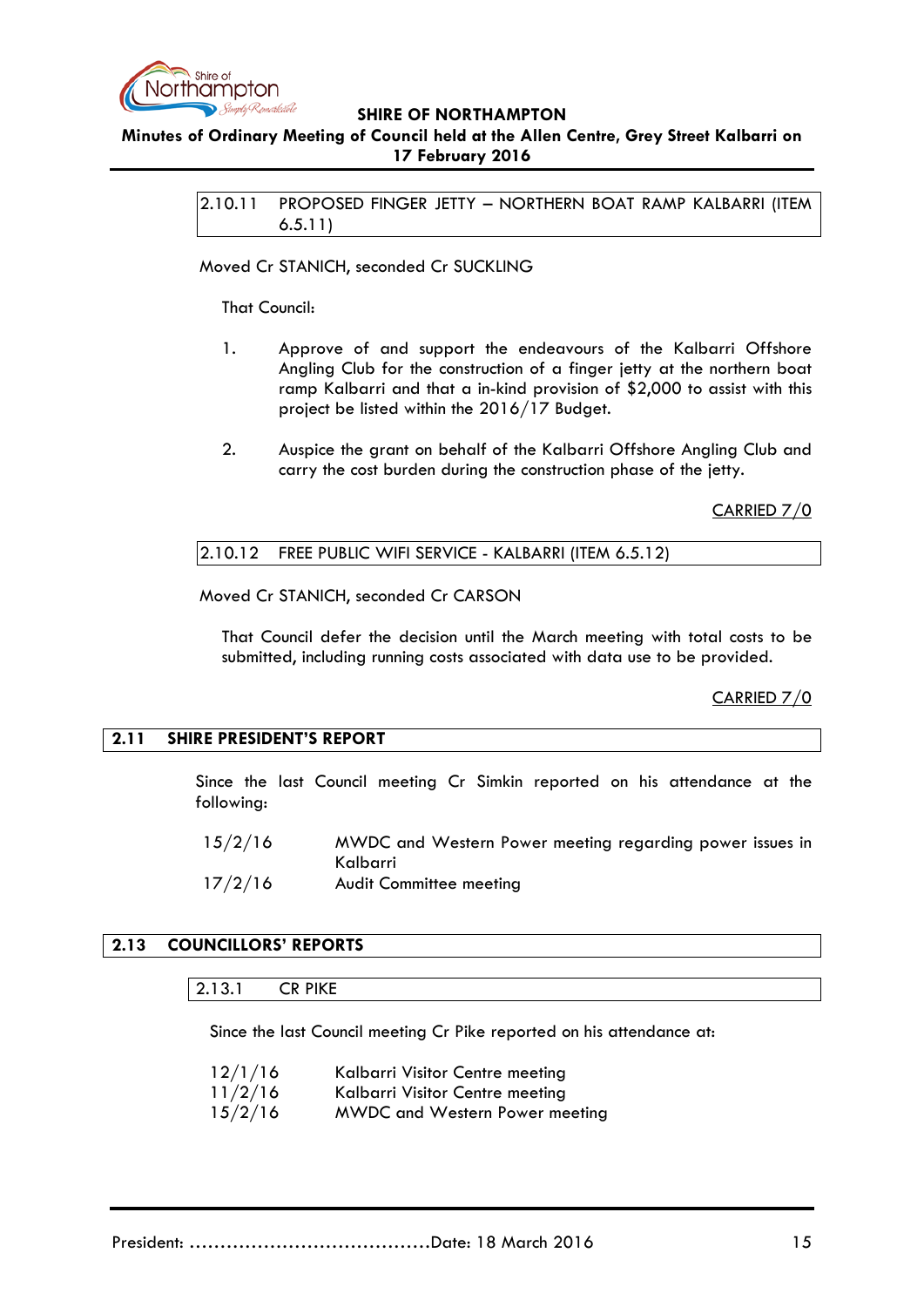

### <span id="page-15-0"></span>**Minutes of Ordinary Meeting of Council held at the Allen Centre, Grey Street Kalbarri on 17 February 2016**

## 2.13.2 CR HOLT

Since the last Council meeting Cr Holt reported on his attendance at:

| 27/1/16 | Annual Electors meeting                  |
|---------|------------------------------------------|
| 9/2/16  | Kalbarri Development Association meeting |
| 15/2/16 | <b>MWDC and Western Power meeting</b>    |
| 17/2/16 | <b>Audit Committee meeting</b>           |

#### <span id="page-15-1"></span>2.13.4 CR SUCKLING

Since the last Council meeting Cr Suckling reported on her attendance at:

| 17/2/16 | Audit committee meeting |
|---------|-------------------------|
|---------|-------------------------|

#### <span id="page-15-2"></span>2.13.5 CR CARSON

Since the last Council meeting Cr Carson reported on his attendance at:

| 11/2/16 | <b>WALGA Biodiversity meeting</b> |
|---------|-----------------------------------|
| 17/2/16 | Audit committee meeting           |

### <span id="page-15-3"></span>2.13.6 CR STANICH

Since the last Council meeting Cr Stanich reported on his attendance at:

17/2/16 Audit committee meeting

#### <span id="page-15-4"></span>**2.14 INFORMATION BULLETIN**

**Noted** 

### <span id="page-15-6"></span><span id="page-15-5"></span>**2.15 NEW ITEMS OF BUSINESS**

#### 2.15.1 CHANGE OF SPEED ZONE – GREY STREET KALBARRI

Cr Pike, who is the delegate to the Kalbarri Roadwise Committee, reported that the Committee through the local Police identified that Grey Street in Kalbarri can be an unsafe road to cross in peak season and requested Council support to reduce the speed zone from 50km/hr to 40km/hr area during peak seasons.